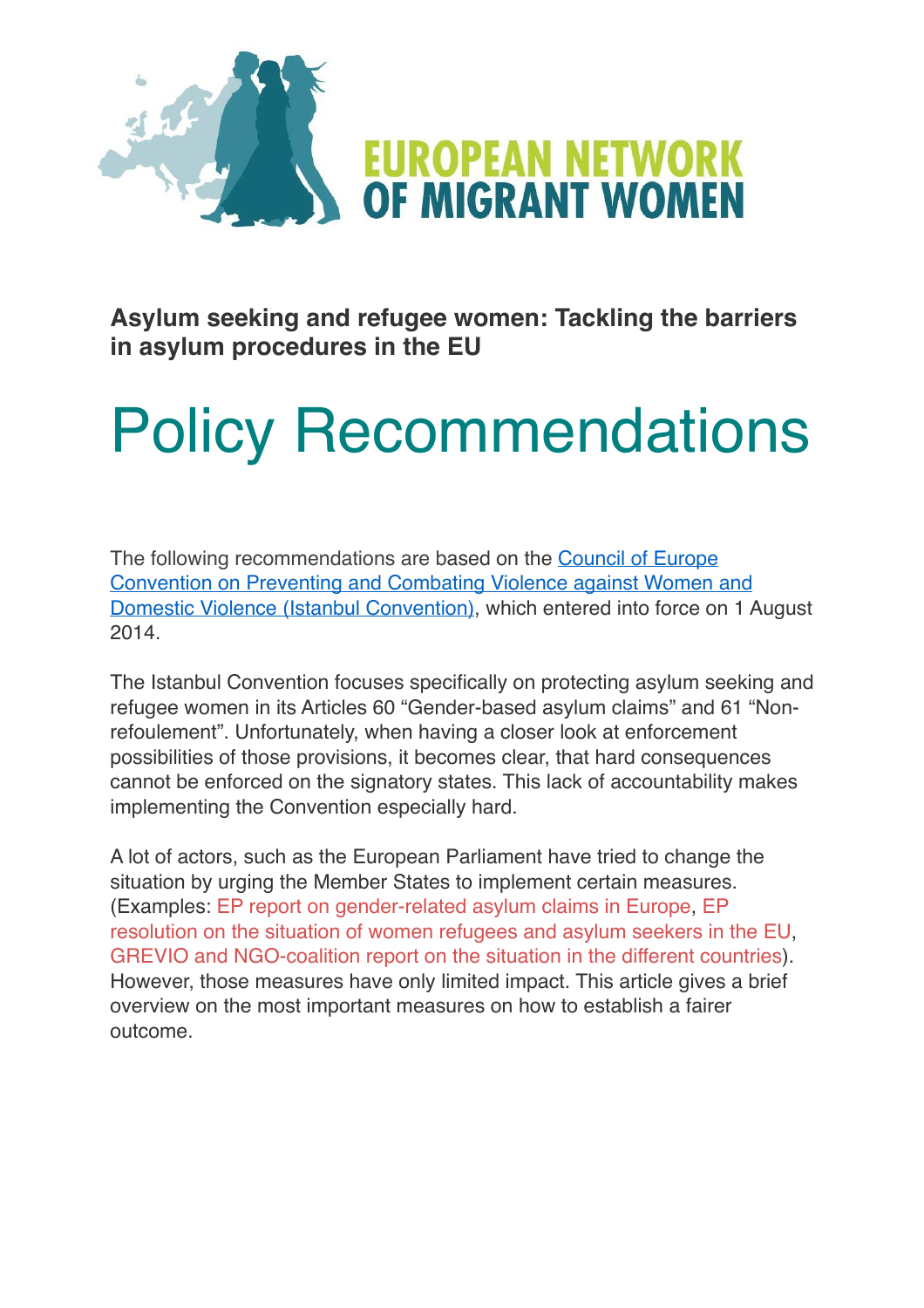#### VIOLENCE AGIANST GIRLS AND WOMEN

in the Asylum Procedures: Policy Recommendations

- · Information
- Transparency
- Credibility Assessment
- Training on GBV
- · "Safe" Country of Origin
- Reception Procedures
- Support Services
- Data Collection

Istanbul Convention **CEDAW UNHCR Guidelines 1 Reception Directive** 



### Information

Information about the possibility to be granted *asylum on basis of genderbased persecution* has an enormous impact on what women will disclose and therefore the outcome of their application. It is necessary to provide women from the beginning of their application process with information relevant to the *procedure in their own language or at least a language, they can understand*. This information needs to contain the details on how the procedure works, how the interviews are held and the rights they are entitled to; for example, the possibility of an interview separate from their husband or interviews held by female staff.

#### **Transparency**

As part of an improved information process, the procedures need to be more transparent to the applicants themselves. One possibility to do this, is by *providing a transcript of the interview* afterwards and thus giving the applicants the chance to add facts and details in a more relaxed atmosphere, making them feel safer and more confident to tell their stories.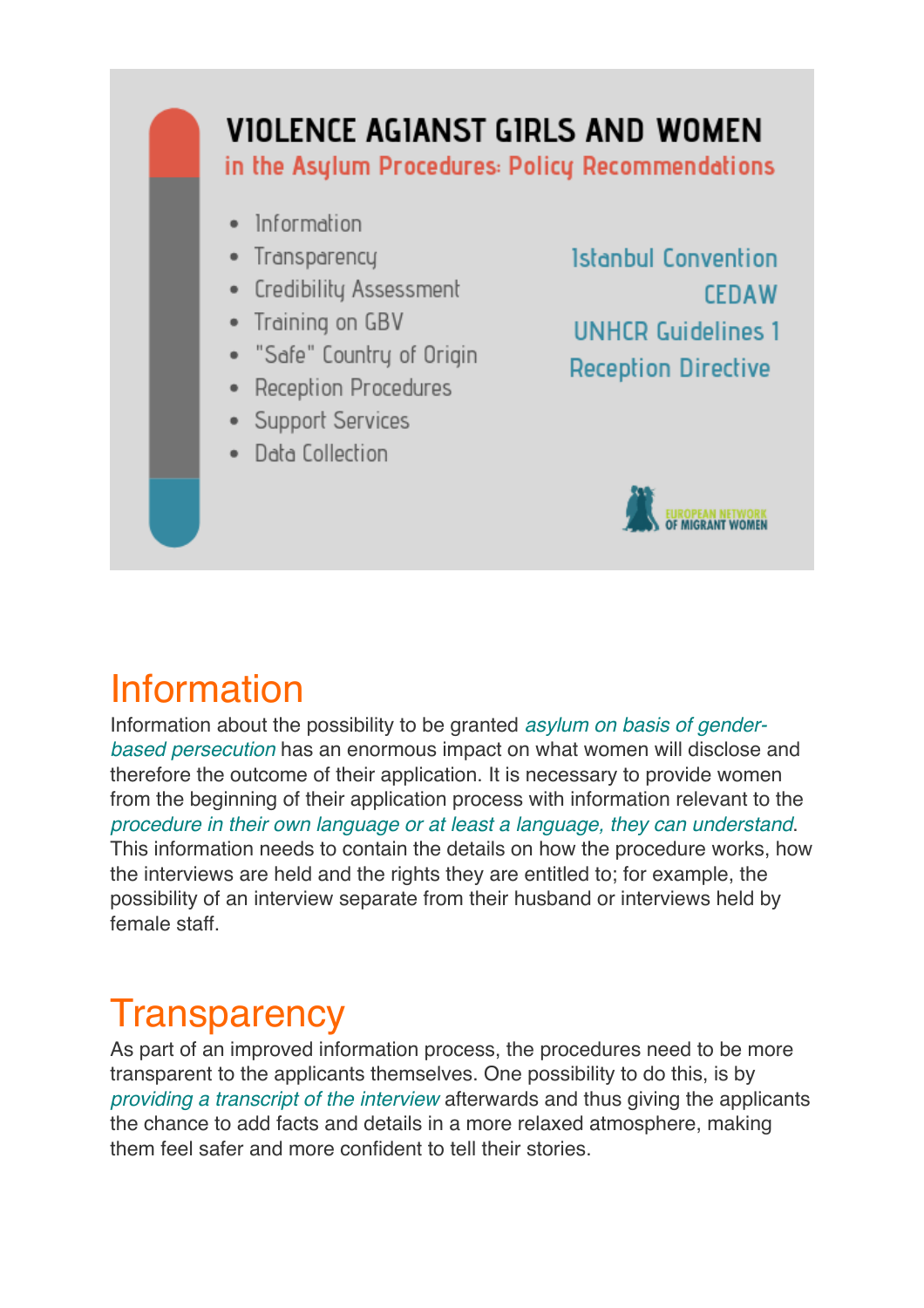# Credibility assessment

Although the Refugee Convention introduced the principle of non-refoulement over 50 years ago, it is still being violated in many cases. Only in 2002, the [UNHCR admitted](https://www.unhcr.org/3d58ddef4.pdf) that "the refugee definition has been interpreted through a framework of male experiences, which has meant that many claims of women and of homosexuals, have gone unrecognized". Fortunately, Article 61 of the Istanbul Convention connects the non-refoulement principle to "victims of violence against women". In a lot of cases, women, who did not dare to mention gender-based violence in the first interview, will be given less credibility in the following one. Therefore, the *burden of proof needs to be reduced* and the *authorities should be trained in establishing a proactive questioning manner*. Also, additional aspects, such as mental health or the situation in the country of origin, should be taken into account in each individual case.

## Training on gender-based persecution

All staff working with asylum seeking and refugee women should be trained on the needs of those women, as their mental health or cultural characteristics may influence the women in their statement. But as it is close to impossible to train every person as soon as he or she starts working with asylum seeking and refugee women, a *rulebook on how to behave in certain situations and the need to take gender-based persecution into account*, should be established and given to the employees before their first day of work.

# Concept of the 'safe country of origin'

Women are at risk of gender-based persecution in **every** country. If the state is unable or unwilling to protect them, they have the right to be granted asylum in the host country. Nevertheless, the European Commission proposed a [regulation on a EU common list of safe countries of origin](http://www.europarl.europa.eu/RegData/docs_autres_institutions/commission_europeenne/com/2015/0452/COM_COM(2015)0452(ANN)_EN.pdf), which would give the hosting country an excuse to deny asylum. This *concept of a safe country of origin needs to be abolished* and the decision on asylum claims should be made on a case to case basis. Furthermore, educational background should not be taken into account when deciding over an asylum application.

#### Reception procedures

Unfortunately, authorities in different countries tend to assume that shared accommodation of women and men will help women integrate faster into society after they leave the accommodation facilities. This creates an atmosphere of fear for women, especially for those who fled male violence. Therefore, it is necessary to have *separate rooms and separate bathrooms, if possible in separate buildings*, but at least in separate hallways. Furthermore,